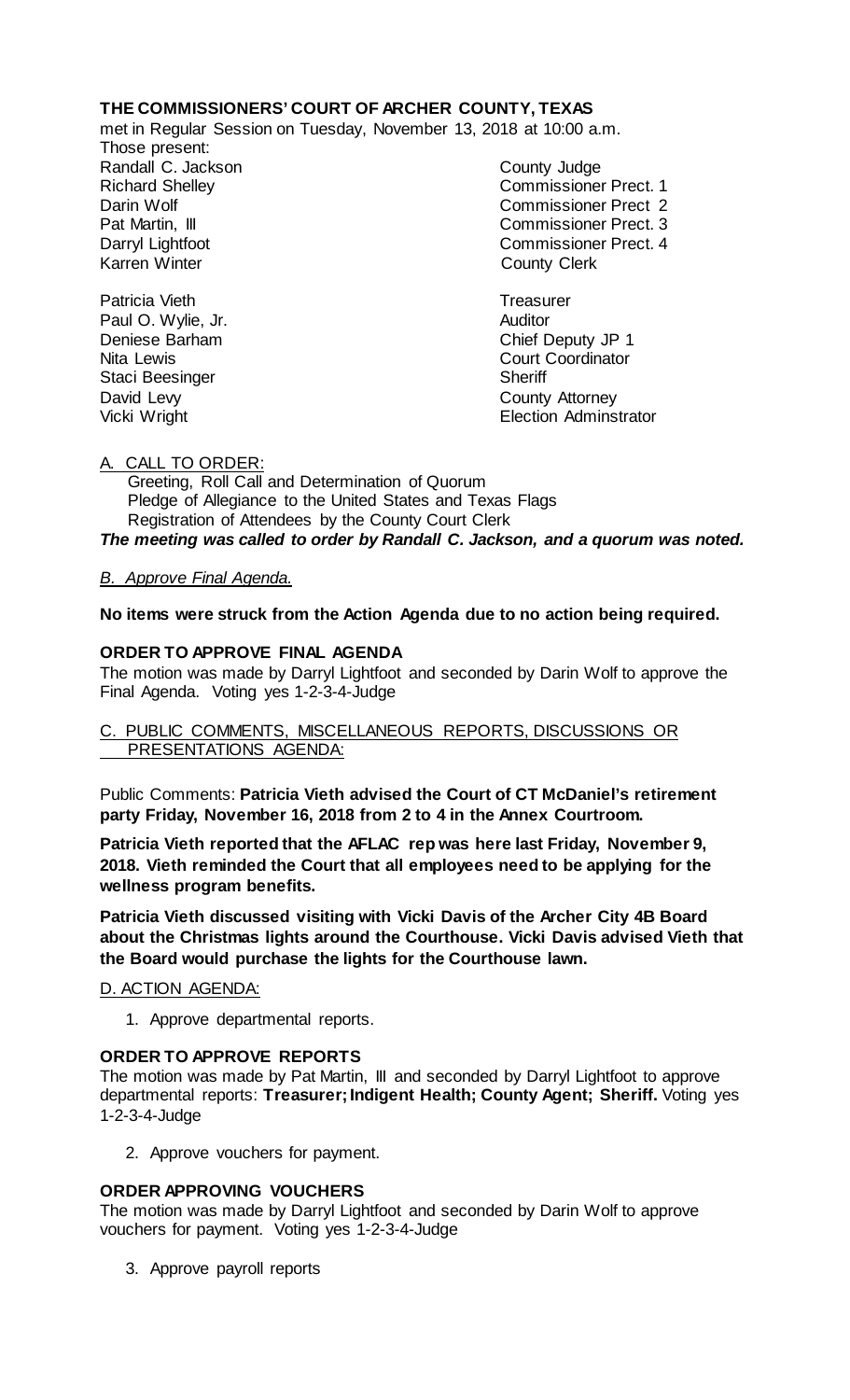### **ORDER APPROVING REPORTS**

The motion was made by Pat Martin, III and seconded by Darin Wolf to approve payroll reports. Voting yes 1-2-3-4-Judge

4. Approve line item transfers.

## **ORDER APPROVING TRANSFERS**

The motion was made by Darin Wolf and seconded by Darryl Lightfoot to approve line item transfers. Voting yes 1-2-3-4-Judge

| Department-Account | <b>Account Name</b>                         | <b>Increase</b> | <b>Decrease</b> |
|--------------------|---------------------------------------------|-----------------|-----------------|
| 010.0417.0460      | District Attorney Expenses                  | 1,300.00        |                 |
| 010.0430.0101      | Library-Full time Salaries                  | 5,000.00        |                 |
| 010.0436.0101      | Veteran's Service Office Full time salaries | 3,000.00        |                 |
| 010.0437.0115      | Other Departments-Retirement                | 1,300.00        |                 |
| 010.0412.0486      | Non-Departmental - Retirees Insurance       |                 | 10,600.00       |
|                    |                                             | 10,600.00       | 10,600.00       |

5. Approve Education Certificates.

#### **ORDER APPROVING CERTIFICATES**

The motion was made by Randall C. Jackson and seconded by Darin Wolf to approve education certificates: **Randall C. Jackson; Darin Wolf; Pat Martin, III; Brett Hoff; Debbie Tedrow; Samantha Baumer.** Voting yes 1-2-3-4-Judge

6. Approve Publisher's Certificates.

#### **ORDER APPROVING CERTIFICATES**

The motion was made by Darin Wolf and seconded by Pat Martin, III to approve publisher's certificates. Voting yes 1-2-3-4-Judge

7. Approve Minutes from previous month – October, 2018.

#### **ORDER APPROVING MINUTES**

The motion was made by Randall C. Jackson and seconded by Darryl Lightfoot to approve minutes from October 2018. Voting yes 1-2-3-4-Judge

8. Consider and/or approve the 2019 Holiday Schedule.

#### **ORDER APPROVING 2019 HOLIDAY SCHEDULE**

The motion was made by Darryl Lightfoot and seconded by Richard Shelley to approve 2019 Holiday Schedule. Voting yes 1-2-3-4-Judge

# **CALENDAR YEAR 2019 HOLIDAYS**

| <b>Tuesday</b>  | <b>January 1</b>   | <b>New Year's Day</b>   |  |
|-----------------|--------------------|-------------------------|--|
| <b>Monday</b>   | <b>February 18</b> | <b>President's Day</b>  |  |
| Friday          | April 19           | <b>Good Friday</b>      |  |
| <b>Monday</b>   | May 27             | <b>Memorial Day</b>     |  |
| <b>Thursday</b> | July 4             | <b>Independence Day</b> |  |
| <b>Monday</b>   | September 2        | <b>LaborDay</b>         |  |
| <b>Monday</b>   | October 14         | <b>Columbus Day</b>     |  |
| <b>Monday</b>   | November 11        | <b>Veteran's Day</b>    |  |
| Thur/Fri        | November 28&29     | <b>Thanksgiving</b>     |  |
| <b>Tue/Wed</b>  | December 24&25     | <b>Christmas</b>        |  |

9. Open Bids for Excavator Service.